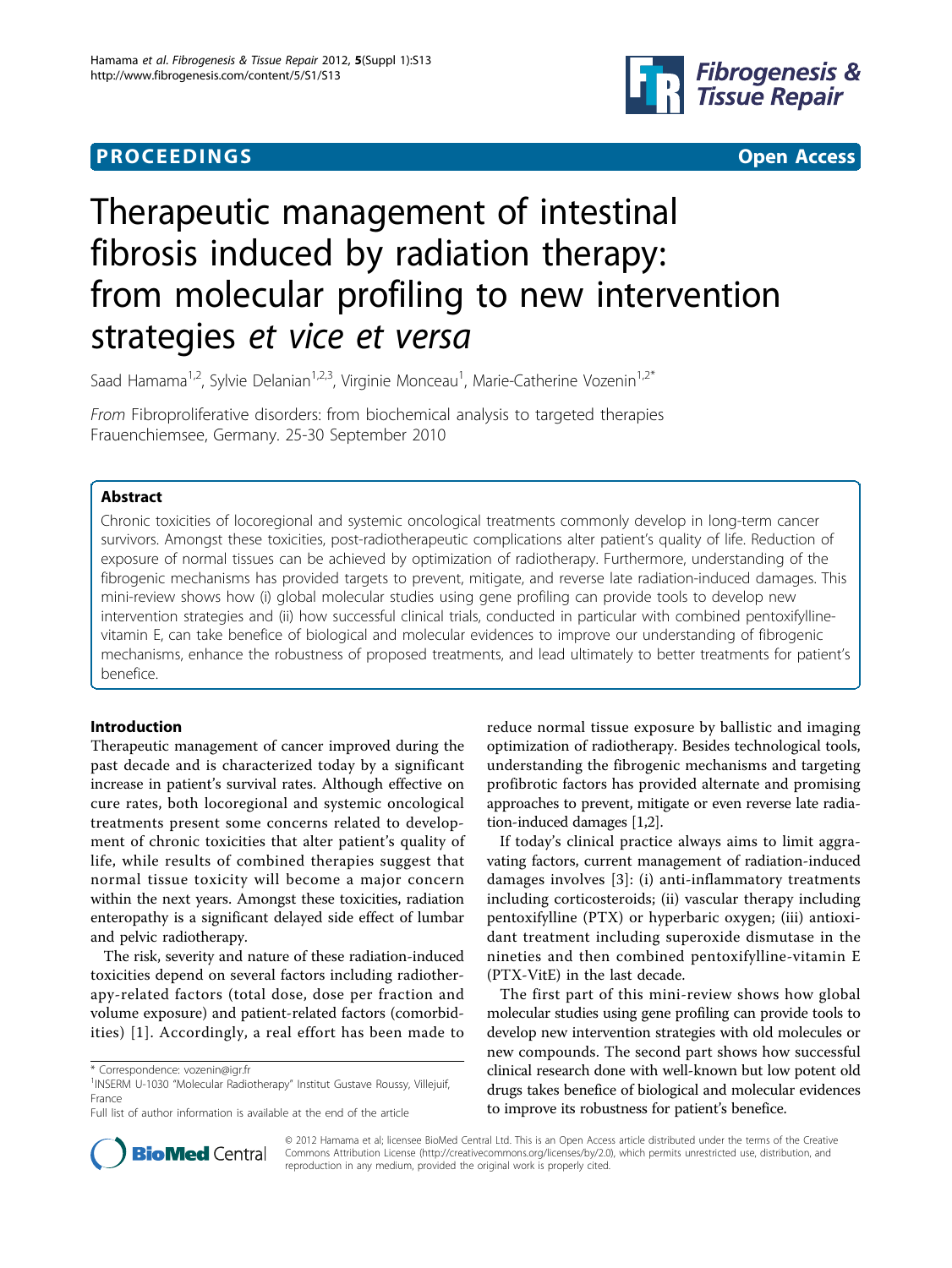### From molecular profiling to new intervention strategies

#### Cellular and molecular mechanisms involved in the persistence of radiation fibrosis

In all irradiated tissues and especially when vital organs like the heart, lung or intestine are affected [[4\]](#page-4-0), the most concerning aspect of radiation fibrosis is its progressive and seemingly irreversible evolution. Thus, the development of curative anti-fibrotic strategies is nowadays highly anticipated by both patients and physicians [[5\]](#page-4-0). Definition of new biologically-based anti-fibrotic strategies is therefore an attractive option to be achieved by characterization of the cellular and molecular mechanisms involved in the persistence of radiation fibrosis.

In human radiation enteropathy, fibrosis is the main histopathological hallmark [[6](#page-4-0)]. Fibrosis contributes to the loss of intestinal compliance and impaired intestinal function and we showed that it was associated with heavy deposition of Connective Tissue Growth Factor (CTGF/ CCN2) [[7\]](#page-4-0). CTGF gene regulation is known to be under the control of TGF- $\beta$  via a Smad consensus sequence and  $TGF-B RE/BCE-1$  binding sites located in the CTGF pro-moter region [\[8,9\]](#page-5-0). We showed that, surprisingly,  $TGF- $\beta$ 1$ expression in fibrotic area was low during the onset of radiation enteropathy [[7\]](#page-4-0). The molecular basis of this paradox was investigated using (i) a high-throughput biological approach by cDNA array profiling and (ii) a classical biochemical approach with recombinant TGF- $\beta$ 1 and CTGF. These studies were performed with unique and physiologically relevant cell models, employing primary smooth muscle cells and sub-epithelial myofibroblasts derived from radiation enteropathy. These cells mimic fibrosis in vitro, as they maintain their fibrogenic features in long term culture (6-8 passages) i.e. altered contractile function, modification of the actin cytoskeleton and increased secretory activity [\[10,11](#page-5-0)].

The comprehensive cDNA approach showed activation of the  $Rho/ROCK$  pathway [[12](#page-5-0)]. Further functional in vitro experiments showed that this intercellular signaling pathway controls CTGF expression in intestinal smooth muscle cells and in subepithelial myofibroblasts derived from radiation enteropathy [[10,13\]](#page-5-0). In addition, our gene profiling studies showed that radiation enteropathy was associated with a global deregulation of the extracellular matrix remodeling with increased ECM deposition, MMPs and TIMPs activity [\[14\]](#page-5-0). Whether this dynamic remodeling process was the cause or the consequence of the phenotypic alteration of the resident mesenchymal cells is currently under investigation.

Cell response to increasing concentrations of recombinant TGF- $\beta$ 1 was investigated. Activation of cell-specific signaling pathways by low TGF- $\beta$ 1 concentrations was demonstrated with a prominent activation of the Rho/ ROCK pathway in fibrosis-derived cells, whereas the Smad pathway was predominantly activated in normal cells. This differential fibrogenic response identified in normal versus fibrosis-derived cells opened new therapeutic opportunities for targeted anti-fibrotic therapy. In addition, we showed that recombinant CTGF was able to trigger its auto-induction in fibrosis-derived cells, an effect which was further enhanced by TGF- $\beta$ 1. These results thus identify specific and combinatorial roles of low TGF- $\beta$ 1 doses and CTGF for the maintenance of tissue fibrosis [\[15](#page-5-0)].

#### From physiopathological mechanisms to clinical transfer

Rho GTPases regulate fundamental cellular processes including cell motility, cell cycle progression, cell survival, transcription, membrane trafficking and cytokinesis via their downstream effectors the Rho-associated kinases (ROCKs) [[16](#page-5-0),[17](#page-5-0)]. Many Rho functions have been elucidated using pharmacological inhibitors, the most prominent ones being Statins, molecules which inhibit isoprenoid intermediates production and Rho activation. In order to investigate whether the Rho/ ROCK cascade regulates radiation-induced fibrogenic program in intestinal mesenchymal cells, pharmacological inhibition of Rho and ROCK activation was performed in vitro using pravastatin and Y-27632, a pyrimidine derivative inhibitor of ROCK. We showed that both agents modulated radiation-induced fibrogenic differentiation and the expression of CTGF, TGF- $\beta$ 1, and collagen I $\alpha$ 2 genes (Figure [1](#page-2-0)), most likely via NF- $\kappa$ B inhibition [\[10](#page-5-0),[11,18\]](#page-5-0). Next, therapeutic experiments were conducted in pre-clinical models. Pravastatin was chosen as, in the case of convincing results, it would be easy to accelerate the transfer of this drug to the clinic, given the fact that the drug is safe and well tolerated [[19\]](#page-5-0). Remarkably, we showed that pravastatin administration with curative intent improves radiation enteropathy in rats, inhibits Rho and ROCK activity in human samples, and subsequently inhibits CTGF production in-vivo, ex-vivo, and in-vitro. In addition, inhibition of type-I-collagen and fibronectin occurred, indicating that pravastatin modulates the secretory phenotype of mesenchymal cells, probably by inhibition of the Rho/ROCK/CTGF/ ECM cascade [\[13](#page-5-0)]. Mitigation experiments with pravastatin, relevant to clinically well-established fibrosis, improved delayed radiation enteropathy in rats and decreased both CTGF expression and collagen deposition. Interestingly, pravastatin's protective effect was differential, as no tumor protection occurred [[20](#page-5-0)]. Similar results were obtained by others using Simvastatin [[21](#page-5-0)] and anti-fibrotic efficacy of statins was shown in model of radiation-induced lung [\[22,23\]](#page-5-0). These pre-clinical findings encouraged us to propose a phase II randomized clinical trial, which received approval from the local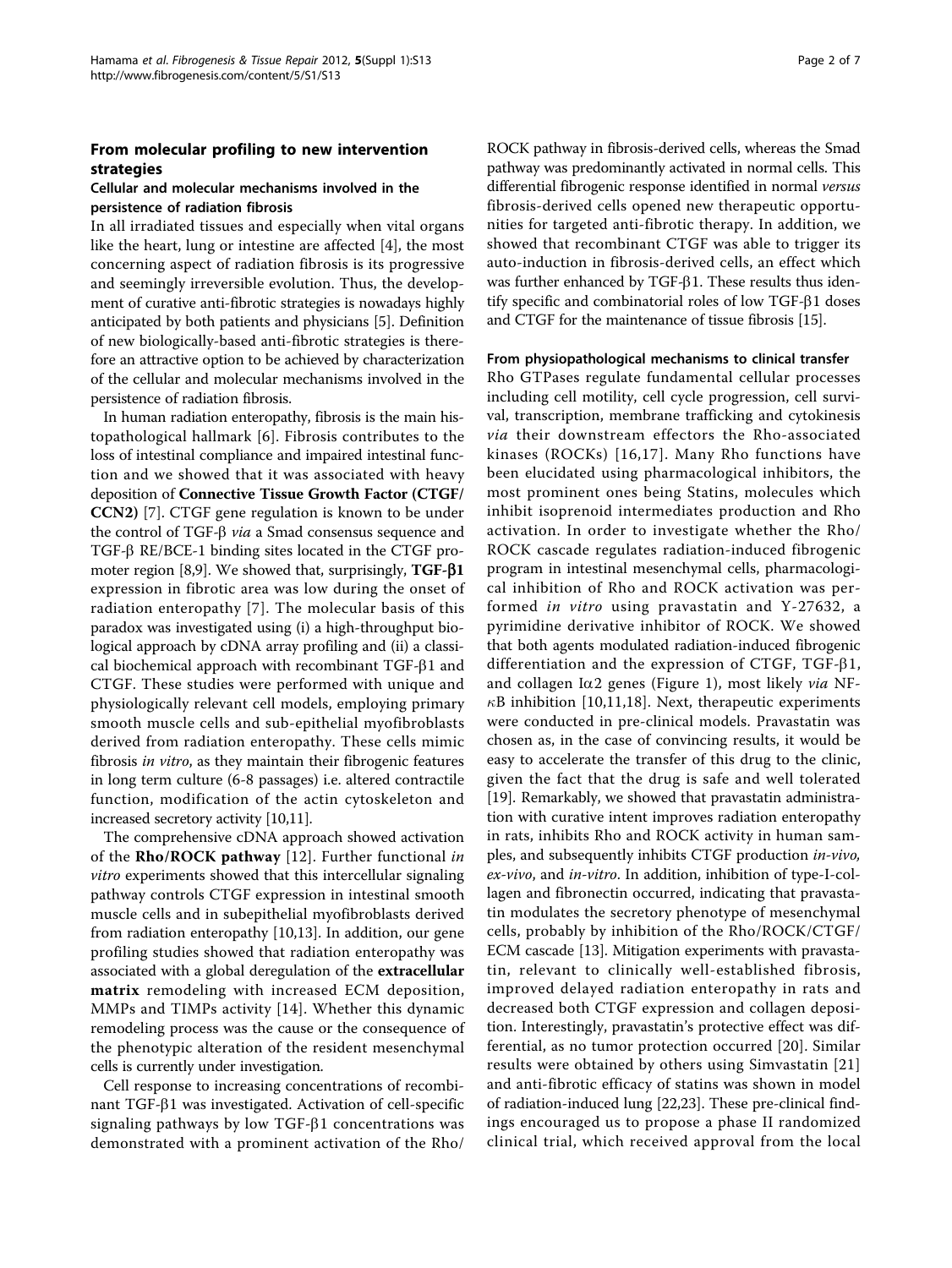<span id="page-2-0"></span>

ethics committee and started at Institut Gustave Roussy in January 2010 with the support of the French Ministry of Health (PHRC 2010).

Searching for anti-fibrotic treatment using molecular targets lead to the development of targeted drugs. Amongst them anti-CTGF antibody [\[24\]](#page-5-0), imatinib (anti-PDGF antibody) [[25](#page-5-0)-[27](#page-5-0)], statin (Rho/Rock-inhibitors) [\[20-23,28\]](#page-5-0) have demonstrated efficacy in pre-clinical studies and need now to be validated in clinical trials. Two targeted drugs have recently showed interesting results in recent trials: the small molecule inhibitor of TGF- $\beta$ 1, pirfenidone, and the tyrosine kinase inhibitor, BIBF 1120. Both of them halt progression of idiopathic pulmonary fibrosis [[29](#page-5-0),[30](#page-5-0)]. Still others, such as combined pentoxifylline-vitamin E has a proven clinical efficacy with an unknown mechanism of action [\[31-38\]](#page-5-0).

## From clinical trials to understanding the molecular mechanism

In the nineties an antioxidant compound, the liposomal Cu/Zn superoxide dismutase (SOD), was the first drug to half reduce established radiation fibrosis in patients and

experimental models (reviewed in [\[3](#page-4-0)]). Biological studies showed that SOD inhibited TGF- $\beta$ 1 and TIMPs and lead to a subsequent reversion of the myofibroblastic phenotype in vitro [\[39](#page-5-0),[40](#page-5-0)]. Later, Delanian et al. showed that combined PTX-Vit.E administered to patients, half reduced superficial radiation fibrosis in 6 months [[31\]](#page-5-0). Results were confirmed in a randomized clinical trial [[32](#page-5-0)] and by long-term clinical results (3 years) [[33](#page-5-0)]. A first experimental study using skin fibrosis in pig as model showed that the histopathological recovery after PTX/ VitE treatment was associated with significant reduction of TGF- $\beta$ 1 deposition [[41\]](#page-5-0). Since then, numerous clinical trials were successful and showed improvement of osteoradionecrosis [\[34\]](#page-5-0), superficial fibrosis [[36](#page-5-0)], proctitis/ enteritis [[37](#page-5-0)], pelvic complications [[38\]](#page-5-0), uterine fibroatrophy [[35](#page-5-0),[42\]](#page-5-0). Moreover, combined PTX-Vit.E in rat experiment had beneficial effects on radiation-induced myocardial fibrosis and left ventricular function [\[43\]](#page-5-0). Recent report using a triple combination PENTOCLO: PTX-VitE and clodronate; a biphosphonate active against macrophages also allows successful healing of severe osteoradionecrosis [\[44\]](#page-5-0) and reduction of neurological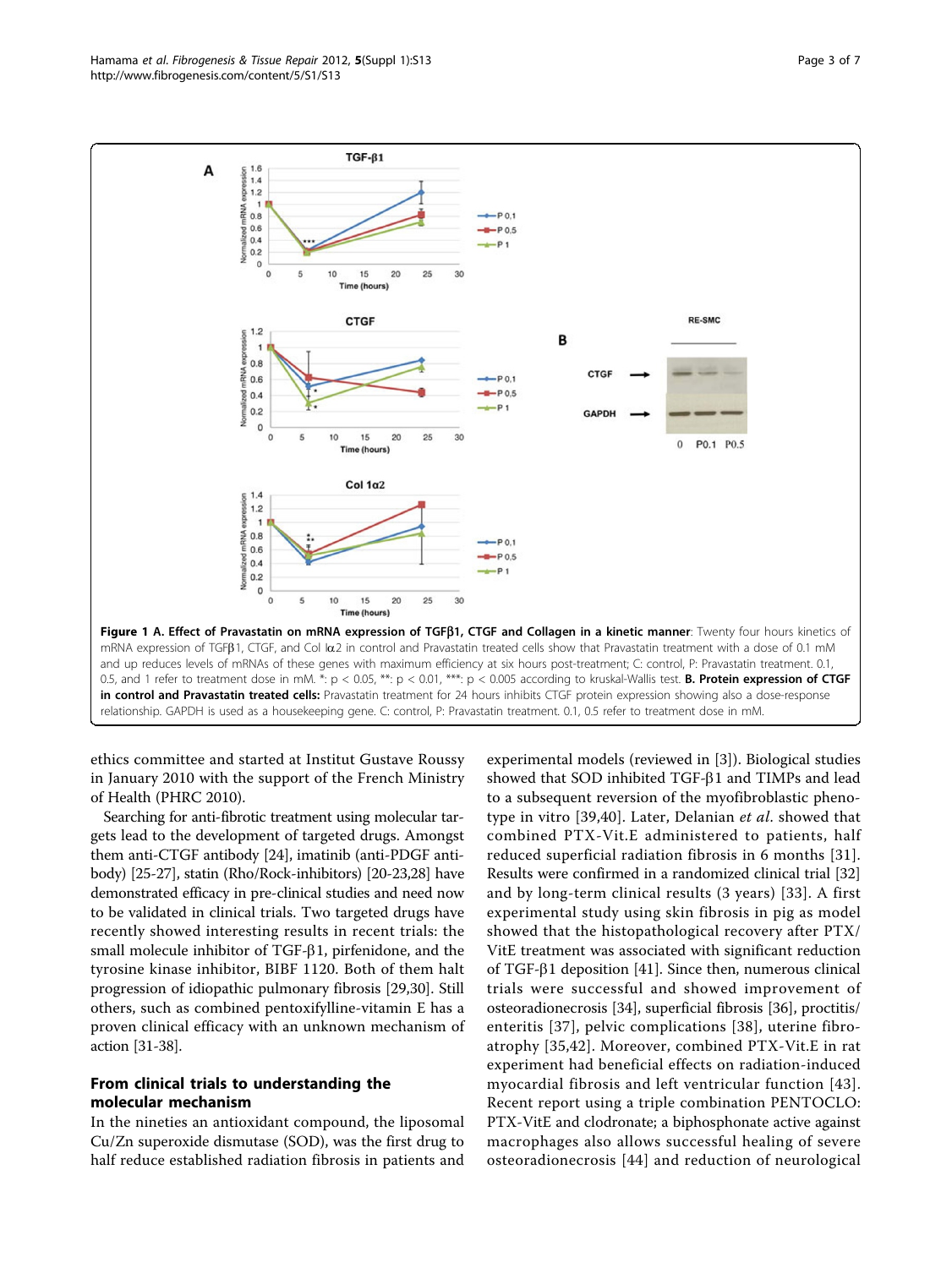symptoms associated with radiation-induced plexopathies [[45](#page-5-0)]. The efficacy of this triple combination is currently validated in a phase III randomized clinical trial that has started at Saint Louis Hospital for radiation-induced plexitis (support by the French Ministry of Health, PHRC 2009). Therefore, understanding the molecular mechanism of PTX-Vit.E combination solicit much interest for better understanding of radiation-induced fibrosis, to improve treatment robustness and will pave the way toward new more efficient treatments.

Vitamin E ( $\alpha$ -tocopherol) is an antioxidant drug known to modulate the expression of several genes such as ICAM-1 integrins and PPAR-gamma [\[46](#page-6-0)].  $\alpha$ -tocopherol was reported to decrease the expression of genes known to be involved in the fibrotic process such as (MMP-1) in human skin fibroblast [[47](#page-6-0)], and IL-1ß in THP-1 cells [[48](#page-6-0)]. In mice,  $D$ - $\alpha$ -tocopherol supplementation decreased collagen mRNA in the liver by 70% [[49\]](#page-6-0). In type 2 diabetic patients,  $\alpha$ -tocopherol supplementation lowered plasma levels of PAI-1 and P-selectin [\[50](#page-6-0)]. In other case,  $\alpha$ -tocopherol induces the expression of CTGF in human smooth muscle cells while neither  $\beta$ -tocopherol nor N-acetylcysteine do [[51\]](#page-6-0). It was suggested that this modulation of CTGF was unique as it was not triggered by structurally related antioxidant molecules, suggesting occurrence of a non-antioxidant mechanism in the transcriptional regulation of several genes.

Pentoxifylline, PTX is a methylxanthine derivative used to treat vascular disease such as intermittent claudication. In vivo, it has been reported to have anti-TNF- $\alpha$  effect, increase erythrocyte flexibility, vasodilate, and inhibit inflammatory reactions. In vitro studies have indicated that PTX has also antioxidant properties [[52](#page-6-0)], inhibits human dermal fibroblast proliferation and extracellular matrix production [[53-55](#page-6-0)] and increases collagenase activity [[53\]](#page-6-0). However, the doses of pentoxifylline required to produce these effects in vitro are high, and reached 1000 μg/ml in some cases [\[54](#page-6-0)] rendering in vivo use of PTX unsuitable. In addition, PTX is known as a non-specific phosphodiesterases inhibitor that subsequently increases intracellular levels of cAMP. Like other cAMP elevating agents PTX could activate protein kinase A (PKA) which would phosphorylate transcription factors, such as cAMP response element binding protein (CREB). Activated CREB recruits the coactivators CBP and P300 that also act as transcriptional co-activators for SMADs [[56](#page-6-0),[57](#page-6-0)]. Therefore, the sequestration of CBP/ P300 by activated CREB could inhibit SMAD-dependent transcription [[58\]](#page-6-0) and constitute one molecular mechanism to explain PTX anti-fibrotic action that remains to be demonstrated in vivo. For example, in a model RIFinduced in pigs no clinical or histological changes were observed in RIF after 6 months of treatment with PTX alone using maximum tolerated dose [\[41](#page-5-0)]. Extrapolation from in vitro studies would however suggest that higher concentration of PTX would be required to achieve effective suppression of collagen synthesis or to increase collagenase activity. Used at this dosage, PTX might be extremely toxic and suggests that administration of PTX alone does not constitute an anti-fibrotic treatment.

Studies about the mechanism of action of combined pentoxifylline-vitamin E in radiation fibrosis are awfully limited. An in vitro study was conducted in dermal fibroblast using the water-soluble analogue of vitamin E, trolox, to investigate the effects of combined pentoxifylline-trolox on irradiated cells. This study showed reduction in acute and late ROS formation in cells after irradiation, decrease in DNA strand breaks whenever the drugs were added i.e. before or after irradiation supporting an immediate antioxidant action that interfere with the DNA repair process [[59](#page-6-0)]. However, the relevance of this study to fibrosis is unclear since only short term response was investigated, therefore we aimed at investigating the role of combined pentoxifylline-vitamin E on two well know fibrogenic pathway, i.e. TGF- $\beta$ 1 and Rho/Rock using an in vitro model of radiation-induced fibrosis consisting of primary smooth muscle cells derived from human radiation enteropathy samples (RE-SMC). The hydrophilic analogous of  $\alpha$ -tocopherol, trolox, was used. Incubation of the cells with combined pentoxifylline-trolox didn't regulate RhoB mRNA expression (Figure [2A](#page-4-0)) nor influence Actin cytoskeleton in RE-SMC (data not shown) but interestingly negatively modulated TGF- $\beta$ 1 mRNA expression at early time point (one hour post-treatment) and subsequently decrease the expression of TGF- $\beta$ 1 targets such as PAI-1 both at mRNA and protein levels (twenty four hours post-treatment) (Figure [2A](#page-4-0) and [2B\)](#page-4-0). This suggested that the anti-fibrotic effects of combined pentoxifyllinetrolox could be mediated by inhibition of the TGF- $\beta$ 1 pathway. Interestingly, pentoxifylline and trolox appear to enhance the activity of each other; and the effect of the combination was more potent than any of the individual treatments, which is the definition of drugs synergy. Combined pentoxifylline-trolox with a dose of 10 μg/ml decreases protein expression of PAI-1 more effectively than trolox alone  $(10 \mu g/ml)$  or pentoxifylline alone (10 μg/ml) (Figure [2B](#page-4-0)). Thus, the synergy between the elements of this combination at low concentration could constitute the basis of its efficacy conferring a more appropriate therapeutic window. This study offers for the first time, to our knowledge, a molecular base for rationalization of the clinical use of combined Pentoxifylline-vitamin E in radiation fibrosis. Nevertheless, inhibition of TGF- $\beta$ 1 pathway is unlikely to be the sole anti-fibrotic mechanism of action of combined pentoxifylline-trolox and other novel candidates are actually under investigations.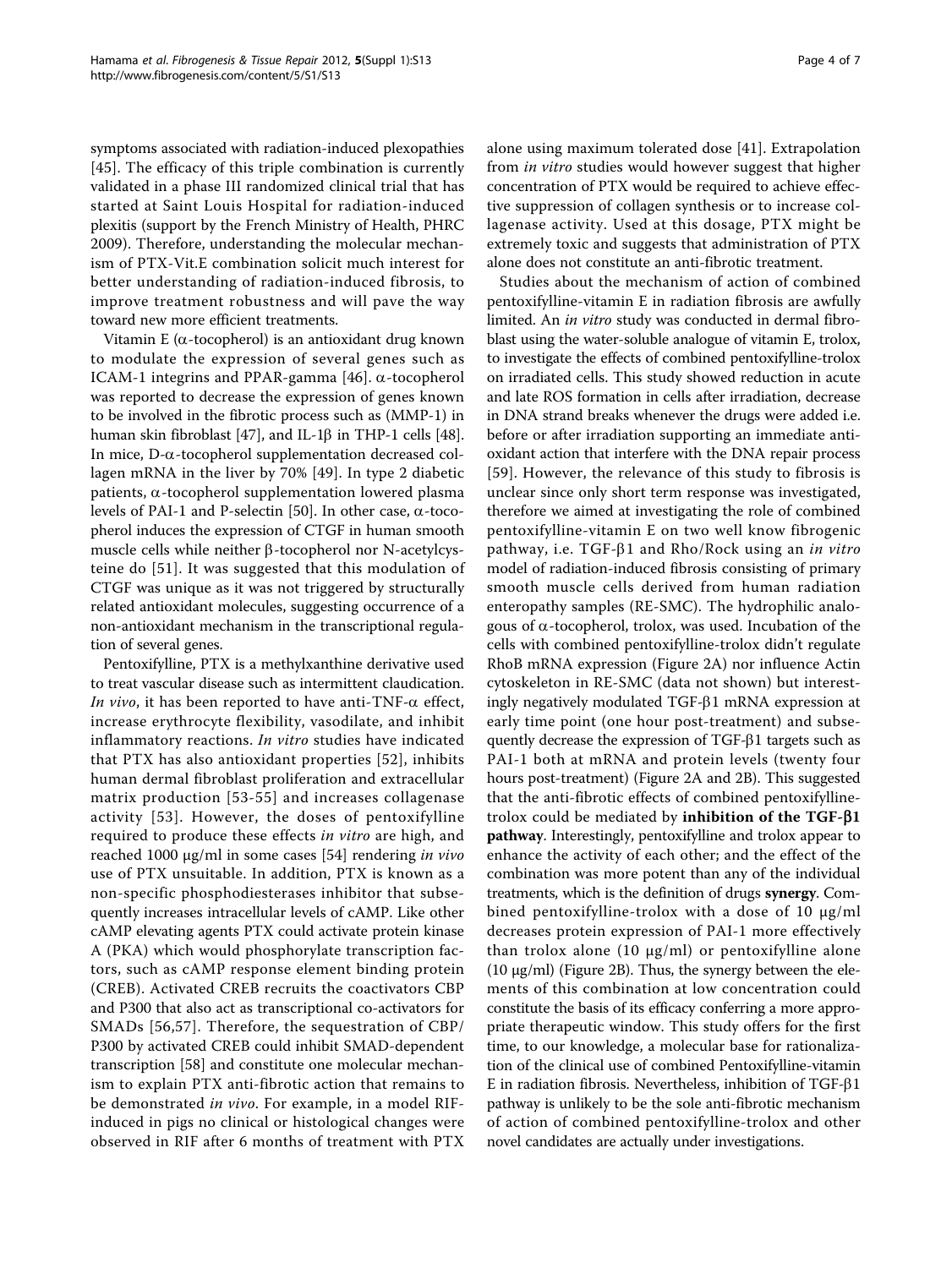<span id="page-4-0"></span>

kruskal-Wallis test. B. Protein expression of PAI-1 in control and pentoxifylline-trolox treated cells: Combined pentoxifylline-trolox treatment for 24 hours inhibits PAI-1 protein expression more effectively than pentoxifylline alone or trolox alone; GAPDH is used as a housekeeping gene. C: control, P: Pentoxifylline treatment, T: Trolox treatment, PT: Pentoxifylline-trolox treatment. 10 refers to treatment dose in μg/ml.

#### Conclusion

From molecular profiling to clinical trials in a bottomup manner or from the clinical trials to the molecular understanding in a top-down approach, these studies have optimized our understanding of radiation-induced fibrogenesis. Combining these information could ultimately lead to improve management of fibrosis.

In a model of intestinal fibrosis, Statins act principally via inhibition of Rho/Rock pathway decreasing subsequently the expression of CTGF. In contrast, combined pentoxifylline-trolox inhibits  $TGF- $\beta$ 1 pathway while it$ appears to have no influence on Rho/Rock pathway. Therefore combining these two medications to generate a more efficient triple therapy seemed a logical follow up. While emerging new combinations might be promising, heavy investigations are needed to prove their safety and efficacy over already solid candidates as Statins or combined pentoxifylline-vitamin E.

#### Acknowledgements

This article has been published as part of Fibrogenesis & Tissue Repair Volume 5 Supplement 1, 2012: Proceedings of Fibroproliferative disorders: from biochemical analysis to targeted therapies. The full contents of the supplement are available online at [http://www.fibrogenesis.com/](http://www.fibrogenesis.com/supplements/5/S1) [supplements/5/S1.](http://www.fibrogenesis.com/supplements/5/S1)

#### Author details

<sup>1</sup>INSERM U-1030 "Molecular Radiotherapy" Institut Gustave Roussy, Villejuif France. <sup>2</sup> "Molecular Radiotherapy", Université Paris Sud Paris XI, France<br><sup>3</sup> Inité de Padiopathologie. Sensice Opselogie Padiothérapie. Hênital S <sup>3</sup>Unité de Radiopathologie, Service Oncologie-Radiothérapie, Hôpital Saint-Louis, APHP, Paris, France.

#### Competing interests

The authors declare that they have no competing interests.

Published: 6 June 2012

#### References

- Delanian S, Lefaix JL: The radiation-induced fibroatrophic process: therapeutic perspective via the antioxidant pathway. Radiother Oncol 2004, 73(2):119-131.
- Gervaz P, Morel P, Vozenin-Brotons MC: Molecular aspects of intestinal radiation-induced fibrosis. Curr Mol Med 2009, 9(3):273-280.
- 3. Delanian S, Lefaix JL: Current management for late normal tissue injury: radiation-induced fibrosis and necrosis. Semin Radiat Oncol 2007, 17(2):99-107.
- 4. Hauer-Jensen M, Wang J, Denham JW: Bowel injury: current and evolving management strategies. Semin Radiat Oncol 2003, 13(3):357-371.
- 5. Anscher MS: The irreversibility of radiation-induced fibrosis: fact or folklore? J Clin Oncol 2005, 23(34):8551-8552.
- 6. Fajardo LF: The pathology of ionizing radiation as defined by morphologic patterns. Acta Oncol 2005, 44(1):13-22.
- 7. Vozenin-Brotons MC, Milliat F, Sabourin JC, de Gouville AC, Francois A, Lasser P, Morice P, Haie-Meder C, Lusinchi A, Antoun S, et al: Fibrogenic signals in patients with radiation enteritis are associated with increased connective tissue growth factor expression. Int J Radiat Oncol Biol Phys 2003, 56(2):561-572.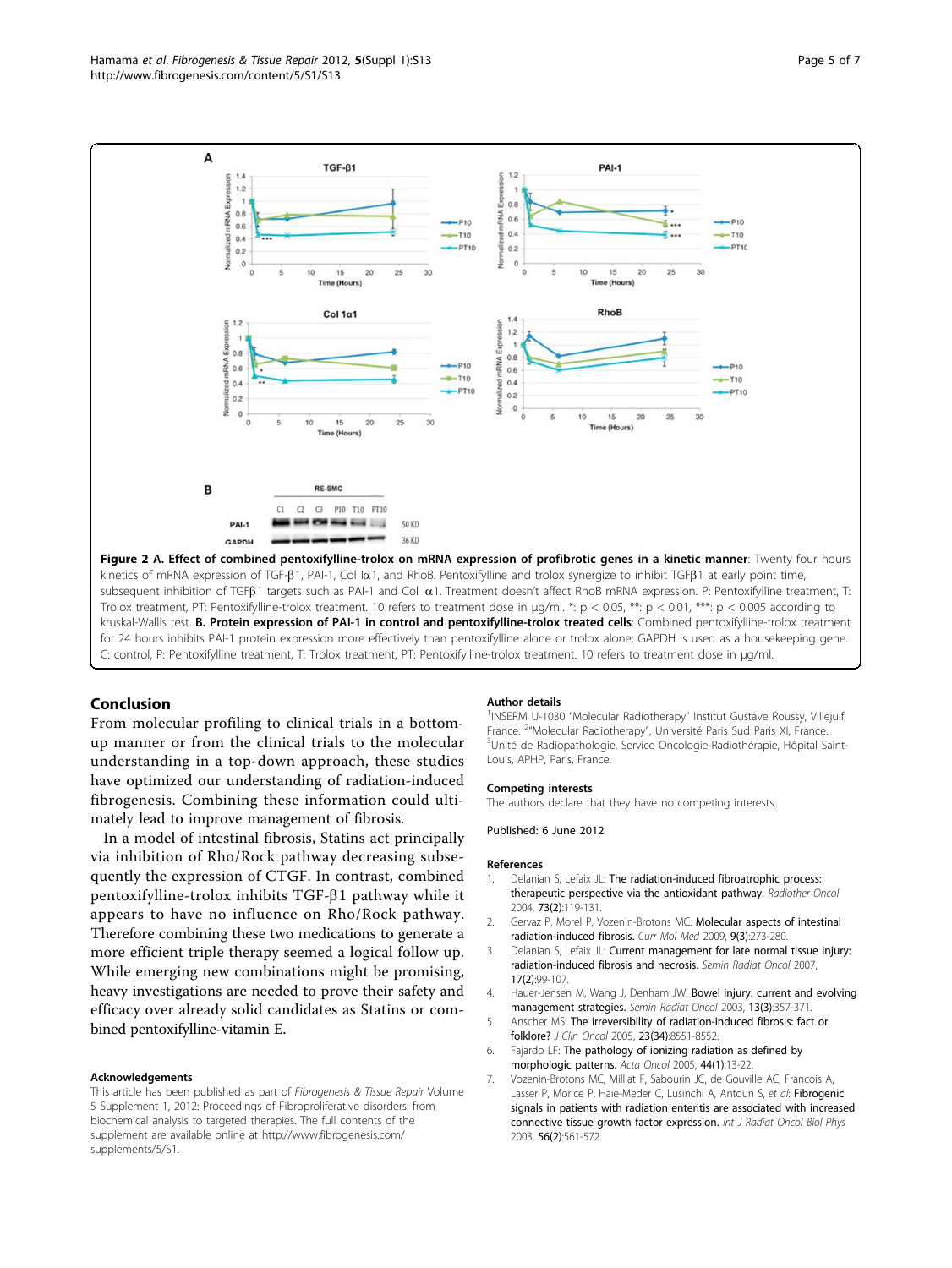- <span id="page-5-0"></span>8. Grotendorst GR, Okochi H, Hayashi N: A novel transforming growth factor beta response element controls the expression of the connective tissue growth factor gene. Cell Growth Differ 1996, 7(4):469-480.
- Leask A, Holmes A, Black CM, Abraham DJ: Connective tissue growth factor gene regulation. Requirements for its induction by transforming growth factor-beta 2 in fibroblasts. J Biol Chem 2003, 278(15):13008-13015.
- 10. Bourgier C, Haydont V, Milliat F, Francois A, Holler V, Lasser P, Bourhis J, Mathe D, Vozenin-Brotons MC: Inhibition of Rho kinase modulates radiation induced fibrogenic phenotype in intestinal smooth muscle cells through alteration of the cytoskeleton and connective tissue growth factor expression. Gut 2005, 54(3):336-343.
- 11. Haydont V, Mathe D, Bourgier C, Abdelali J, Aigueperse J, Bourhis J, Vozenin-Brotons MC: Induction of CTGF by TGF-beta1 in normal and radiation enteritis human smooth muscle cells: Smad/Rho balance and therapeutic perspectives. Radiother Oncol 2005, 76(2):219-225.
- 12. Vozenin-Brotons MC, Milliat F, Linard C, Strup C, Francois A, Sabourin JC, Lasser P, Lusinchi A, Deutsch E, Girinsky T, et al: Gene expression profile in human late radiation enteritis obtained by high-density cDNA array hybridization. Radiat Res 2004, 161(3):299-311.
- 13. Haydont V, Bourgier C, Vozenin-Brotons MC: Rho/ROCK pathway as a molecular target for modulation of intestinal radiation-induced toxicity. Br J Radiol 2007, 80(Spec No 1):S32-40.
- 14. Strup-Perrot C, Mathe D, Linard C, Violot D, Milliat F, Francois A, Bourhis J, Vozenin-Brotons MC: Global gene expression profiles reveal an increase in mRNA levels of collagens, MMPs, and TIMPs in late radiation enteritis. Am J Physiol Gastrointest Liver Physiol 2004, 287(4):G875-885.
- 15. Haydont V, Riser BL, Aigueperse J, Vozenin-Brotons MC: Specific signals involved in the long-term maintenance of radiation-induced fibrogenic differentiation: a role for CCN2 and low concentration of TGF-beta1. Am J Physiol Cell Physiol 2008, 294(6):C1332-1341.
- 16. Ridley AJ: Rho GTPases and cell migration. J Cell Sci 2001, 114(Pt 15):2713-2722.
- 17. Vieu E, Hernandez N: Actin's latest act: polymerizing to facilitate transcription? Nat Cell Biol 2006, 8(7):650-651.
- 18. Boerma M, Fu Q, Wang J, Loose DS, Bartolozzi A, Ellis JL, McGonigle S, Paradise E, Sweetnam P, Fink LM, et al: Comparative gene expression profiling in three primary human cell lines after treatment with a novel inhibitor of Rho kinase or atorvastatin. Blood Coagul Fibrinolysis 2008, 19(7):709-718.
- 19. Greenwood J, Steinman L, Zamvil SS: Statin therapy and autoimmune disease: from protein prenylation to immunomodulation. Nat Rev Immunol 2006, 6(5):358-370.
- 20. Haydont V, Gilliot O, Rivera S, Bourgier C, Francois A, Aigueperse J, Bourhis J, Vozenin-Brotons MC: Successful mitigation of delayed intestinal radiation injury using pravastatin is not associated with acute injury improvement or tumor protection. Int J Radiat Oncol Biol Phys 2007, 68(5):1471-1482.
- 21. Wang J, Boerma M, Fu Q, Kulkarni A, Fink LM, Hauer-Jensen M: Simvastatin ameliorates radiation enteropathy development after localized, fractionated irradiation by a protein C-independent mechanism. Int J Radiat Oncol Biol Phys 2007, 68(5):1483-1490.
- 22. Williams JP, Hernady E, Johnston CJ, Reed CM, Fenton B, Okunieff P, Finkelstein JN: Effect of administration of lovastatin on the development of late pulmonary effects after whole-lung irradiation in a murine model. Radiat Res 2004, 161(5):560-567.
- 23. Monceau V, Pasinetti N, Schupp C, Pouzoulet F, Opolon P, Vozenin MC: Modulation of the Rho/ROCK pathway in heart and lung after thorax irradiation reveals targets to improve normal tissue toxicity. Curr Drug Targets 2010, 11(11):1395-1404.
- 24. Ikawa Y, Ng PS, Endo K, Kondo M, Chujo S, Ishida W, Shirasaki F, Fujimoto M, Takehara K: Neutralizing monoclonal antibody to human connective tissue growth factor ameliorates transforming growth factorbeta-induced mouse fibrosis. J Cell Physiol 2008, 216(3):680-687.
- 25. Abdollahi A, Li M, Ping G, Plathow C, Domhan S, Kiessling F, Lee LB, McMahon G, Grone HJ, Lipson KE, et al: Inhibition of platelet-derived growth factor signaling attenuates pulmonary fibrosis. J Exp Med 2005, 201(6):925-935.
- 26. Vuorinen K, Gao F, Oury TD, Kinnula VL, Myllarniemi M: Imatinib mesylate inhibits fibrogenesis in asbestos-induced interstitial pneumonia. Exp Lung Res 2007, 33(7):357-373.
- 27. Gordon JK, Spiera RF: Targeting tyrosine kinases: a novel therapeutic strategy for systemic sclerosis. Curr Opin Rheumatol 2010, 22(6):690-695.
- 28. Gaugler MH, Vereycken-Holler V, Squiban C, Vandamme M, Vozenin-Brotons MC, Benderitter M: Pravastatin limits endothelial activation after irradiation and decreases the resulting inflammatory and thrombotic responses. Radiat Res 2005, 163(5):479-487.
- 29. Noble PW, Albera C, Bradford WZ, Costabel U, Glassberg MK, Kardatzke D, King TE Jr, Lancaster L, Sahn SA, Szwarcberg J, et al: Pirfenidone in patients with idiopathic pulmonary fibrosis (CAPACITY): two randomised trials. Lancet 2011, 377(9779):1760-1769.
- 30. Richeldi L, Costabel U, Selman M, Kim DS, Hansell DM, Nicholson AG, Brown KK, Flaherty KR, Noble PW, Raghu G, et al: Efficacy of a tyrosine kinase inhibitor in idiopathic pulmonary fibrosis. N Engl J Med 2011, 365(12):1079-1087.
- 31. Delanian S, Balla-Mekias S, Lefaix JL: Striking regression of chronic radiotherapy damage in a clinical trial of combined pentoxifylline and tocopherol. J Clin Oncol 1999, 17(10):3283-3290.
- 32. Delanian S, Porcher R, Balla-Mekias S, Lefaix JL: Randomized, placebocontrolled trial of combined pentoxifylline and tocopherol for regression of superficial radiation-induced fibrosis. J Clin Oncol 2003, 21(13):2545-2550.
- 33. Delanian S, Depondt J, Lefaix JL: Major healing of refractory mandible osteoradionecrosis after treatment combining pentoxifylline and tocopherol: a phase II trial. Head Neck 2005, 27(2):114-123.
- 34. Delanian S, Porcher R, Rudant J, Lefaix JL: Kinetics of response to longterm treatment combining pentoxifylline and tocopherol in patients with superficial radiation-induced fibrosis. J Clin Oncol 2005, 23(34):8570-8579.
- 35. Letur-Konirsch H, Guis F, Delanian S: Uterine restoration by radiation sequelae regression with combined pentoxifylline-tocopherol: a phase II study. Fertil Steril 2002, 77(6):1219-1226.
- Haddad P, Kalaghchi B, Amouzegar-Hashemi F: Pentoxifylline and vitamin E combination for superficial radiation-induced fibrosis: a phase II clinical trial. Radiother Oncol 2005, 77(3):324-326.
- 37. Hille A, Christiansen H, Pradier O, Hermann RM, Siekmeyer B, Weiss E, Hilgers R, Hess CF, Schmidberger H: Effect of pentoxifylline and tocopherol on radiation proctitis/enteritis. Strahlenther Onkol 2005, 181(9):606-614.
- 38. Gothard L, Cornes P, Brooker S, Earl J, Glees J, Hall E, Peckitt C, Tait D, Yarnold J: Phase II study of vitamin E and pentoxifylline in patients with late side effects of pelvic radiotherapy. Radiother Oncol 2005, 75(3):334-341.
- 39. Delanian S, Martin M, Bravard A, Luccioni C, Lefaix JL: Cu/Zn superoxide dismutase modulates phenotypic changes in cultured fibroblasts from human skin with chronic radiotherapy damage. Radiother Oncol 2001, 58(3):325-331.
- 40. Vozenin-Brotons MC, Sivan V, Gault N, Renard C, Geffrotin C, Delanian S, Lefaix JL, Martin M: Antifibrotic action of Cu/Zn SOD is mediated by TGFbeta1 repression and phenotypic reversion of myofibroblasts. Free Radic Biol Med 2001, 30(1):30-42.
- 41. Lefaix JL, Delanian S, Vozenin MC, Leplat JJ, Tricaud Y, Martin M: Striking regression of subcutaneous fibrosis induced by high doses of gamma rays using a combination of pentoxifylline and alpha-tocopherol: an experimental study. Int J Radiat Oncol Biol Phys 1999, 43(4):839-847.
- 42. Ledee-Bataille N, Olivennes F, Lefaix JL, Chaouat G, Frydman R, Delanian S: Combined treatment by pentoxifylline and tocopherol for recipient women with a thin endometrium enrolled in an oocyte donation programme. Hum Reprod 2002, 17(5):1249-1253.
- 43. Boerma M, Roberto KA, Hauer-Jensen M: Prevention and treatment of functional and structural radiation injury in the rat heart by pentoxifylline and alpha-tocopherol. Int J Radiat Oncol Biol Phys 2008, 72(1):170-177.
- 44. Delanian S, Chatel C, Porcher R, Depondt J, Lefaix JL: Complete restoration of refractory mandibular osteoradionecrosis by prolonged treatment with a pentoxifylline-tocopherol-clodronate combination (PENTOCLO): a phase II trial. Int J Radiat Oncol Biol Phys 2011, 80(3):832-839.
- 45. Delanian S, Lefaix JL, Maisonobe T, Salachas F, Pradat PF: Significant clinical improvement in radiation-induced lumbosacral polyradiculopathy by a treatment combining pentoxifylline, tocopherol, and clodronate (Pentoclo). J Neurol Sci 2008, 275(1-2):164-166.